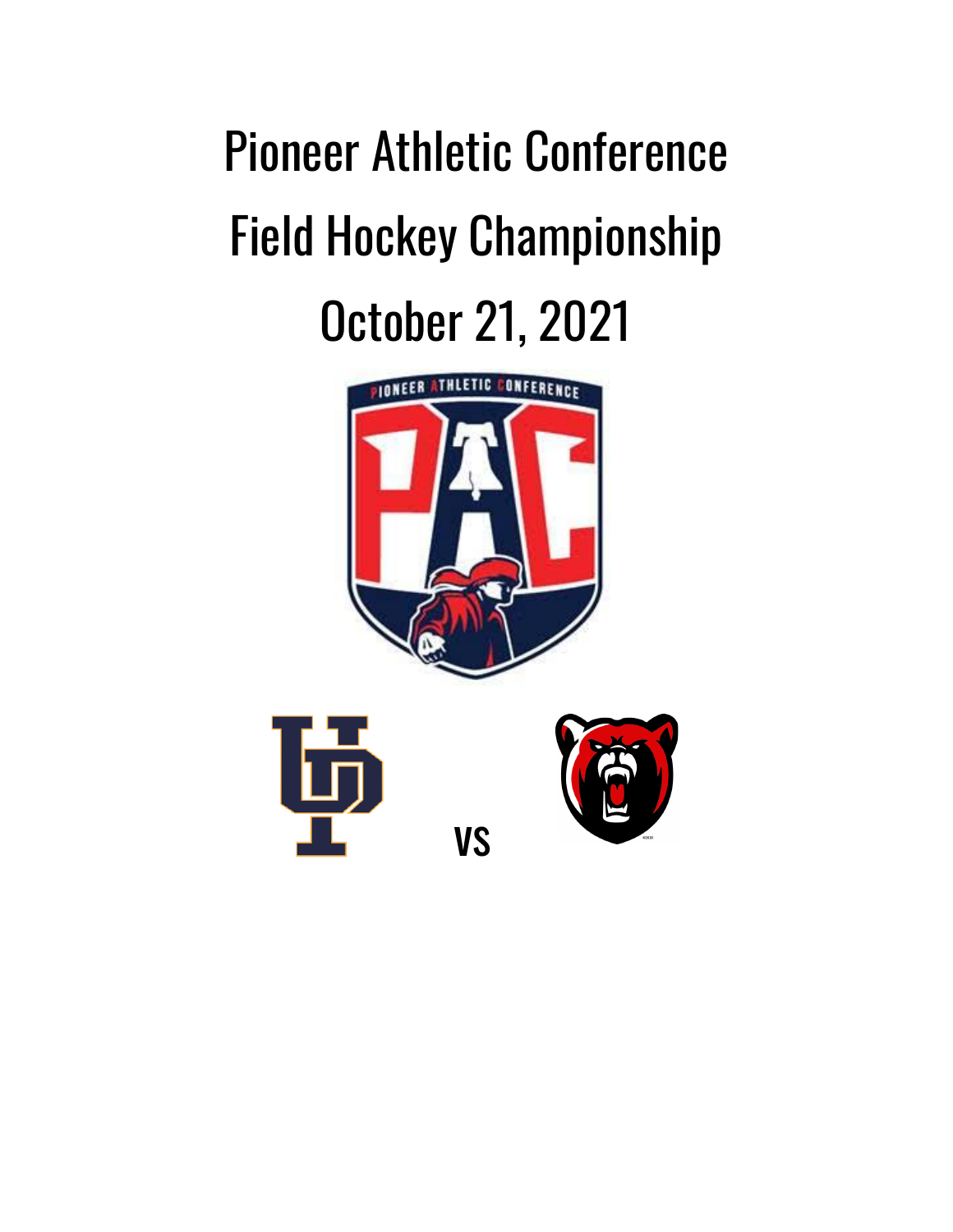

## Upper Perkiomen Indians 10-0 (Frontier Division); 13-0 (Overall PAC)

3 Kylene Gooch 12 12 Head Coach - Jamie Warren 4 Gianna Delzingaro 12 ann ann an t-Susan Flack 6 Sarah Steinman 11 Asst. Coach - Brook Best 8 Ashlyn Gatto 11 1 **Principal - Dr. Rob Carpenter** 13 Madison Conti 11 14 Regan Fiorito 11 16 Kylie Marshall 11 17 Caitlin Compton 10 18 Audrey Nagata 12 20 Emma Lajeunesse 11 21 Julia Traynor 9 23 Gianna Flemming 10 25 Abby Rodenberger 11 26 Jade Traynor 9 27 Luci Carpenter 12 28 Lucy Faulkner 12 31 Jess Traynor 11 33 Mia Schneider 10 34 Maguire Simms 9 36 Marianne Uber 9 55 Lynnsi Joyce 12

11 Takoda Wells 12 Director of Athletics - Bobby Kurzweg, CMAA